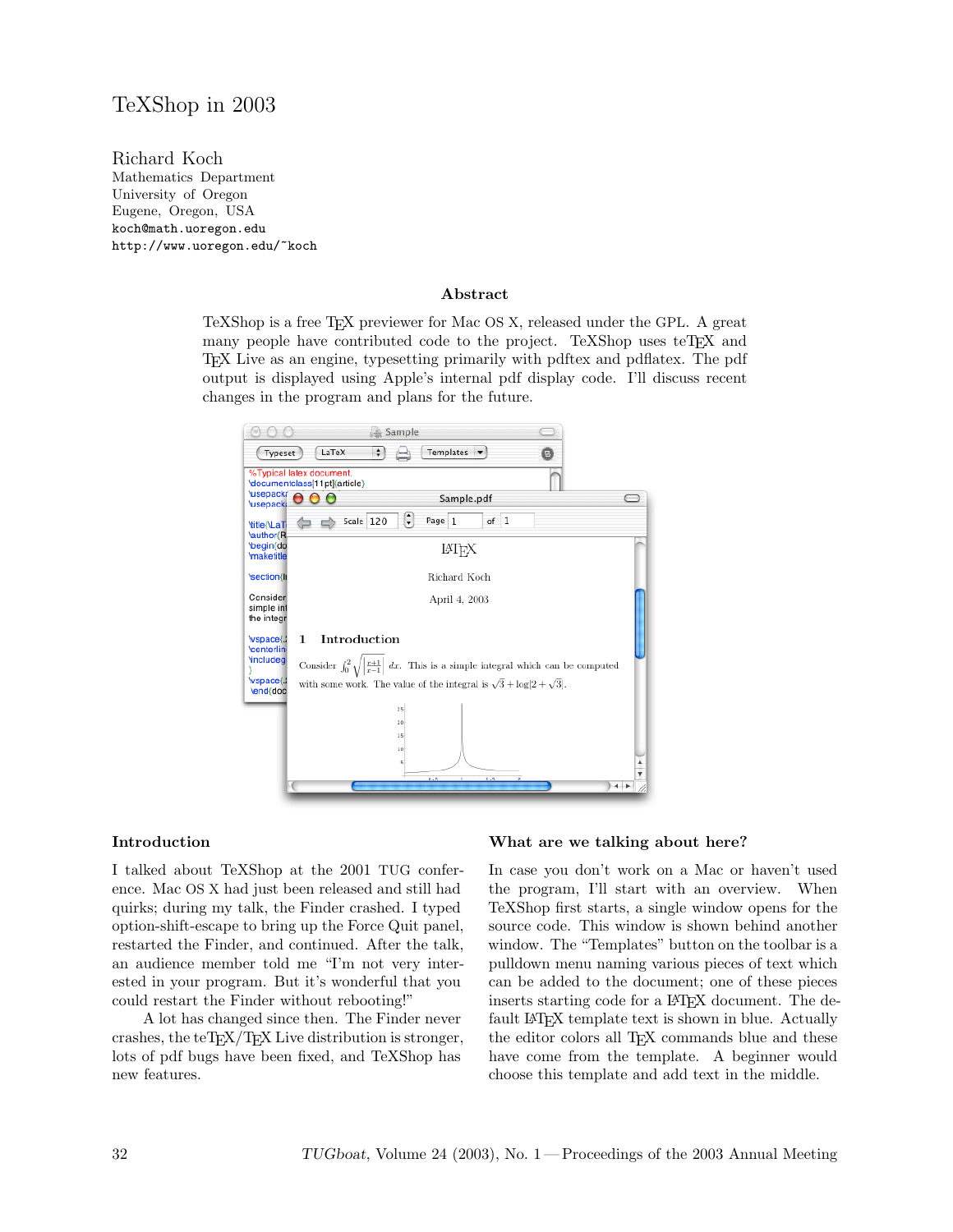Pushing the "Typeset" button on the toolbar causes the document to be saved and typeset with pdflatex. A second window then appears showing the output. This window has tools to change pages, change the magnification, and rapidly move to a later page.

Next to the "Typeset" button is a pulldown menu labeled "LaTeX". This menu contains a list of possible typesetting commands: Plain TEX, LATEX, BibT<sub>EX</sub>, ConT<sub>EX</sub>t. Also included are MakeIndex, MetaPost, and MetaFont. If one of these is chosen, the Typeset command will run that program.

I have described the simplest situation. Most users will open an existing T<sub>EX</sub> document and then both the source and preview windows will open side by side. After adding text to the source, users push "Typeset" to save and typeset the changed source. Multiple documents can be open at once.

Printing is straightforward. Select "Print" and the output will be printed on any inkjet or Post-Script printer. If the printer handles color, illustrations and text can appear in color.

### The Mac OS X landscape

There have been many changes in the Mac world since 2001. The most important from my point of view is that bugs in Apple's pdf code have been quashed. I know of no outstanding bug.

My bug folder lists the following items, in order of correction:

- The Window Server Crash Bug. After one early release of OS X, users sent me illustrations and complained that TeXShop crashed when it tried to display them. When I saved these illustrations in a folder and selected one, the Finder tried to create a thumbnail preview and crashed. Apple fixed this bug very rapidly!
- The Accent Bug. Certain accented letters displayed with the accent displaced to the right rather than placed over the letter. Documents with accents printed fine on PostScript printers, but incorrectly on inkjet printers. This bug was fixed gradually, and as a result complaints from European nations gradually narrowed to just a few countries, and then disappeared.
- The Ghostscript 7 Bug. TeXShop has a second typesetting option in which a source file is typeset with LATEX, the dvi file is converted to PostScript with dvips, the PostScript file is converted to pdf by Ghostscript, and this pdf file is displayed. For a long time, Apple's pdf routines ignored most fonts in documents created by Ghostscript 7 and the user ended

up with a page sparsely sprinkled with letters. Ghostscript 6 worked fine. This was a serious bug because NSF preprint repositories often had Ghostscript 7 pdf files. The bug was fixed in Jaguar and TeXShop users now use Ghostscript 8.

• The Large Letter Bug. Large symbols — integral signs, summation signs, parentheses were cut off. Sometimes the top and bottom would display and the middle would be missing. Documents with such symbols would print fine on PostScript printers, but not on inkjet printers. This important bug was fixed in system 10.2.4.

Another significant change is Gerben Wierda's rapid improvement of the teTEX/TEX Live installer, making it easy for users to maintain an up-to-date TEX distribution. Wierda's i-Installer is completely independent of TeXShop and his distribution is used by most front ends on Mac OS X. I often receive email complaining that TeXShop doesn't typeset correctly. If the email contains an example, I typeset it from the terminal and usually determine that the typeset output is exactly as the writer describes. So I write back "this is not my problem." If I were more responsible, I'd look at the source code and try to find the error.

A final change is that TEX can now be created on Mac OS X using a great many different programs. Apple's release of its own X window system makes X programs coexist nicely with Aqua programs, so users can easily use emacs and xdvi. At the Apple developer conference, I only saw one slide of a system running T<sub>EX</sub> and that fellow was using xdvi. Many wonderful front ends and tools have been released; these will be described by other people at the conference. I'm somewhat selfishly going to describe only TeXShop, but users should experiment before settling down with one solution.

### Configuring TeXShop

In the course of this talk, I'm going to mention several people who have made enormous contributions. Don Knuth, of course, is responsible for everything we do; I've never met him. Two other people are here, Thomas Esser who created the teTFX distribution, and Hàn Thế Thành, who created pdftex. Salute!

TeXShop now has a reasonable help system, created by Martin Kerz (figure 1). I've haven't been a great fan of Apple's Help Viewer because it is slow, but I expect great improvements soon. Let me show you the help system because I want to point out one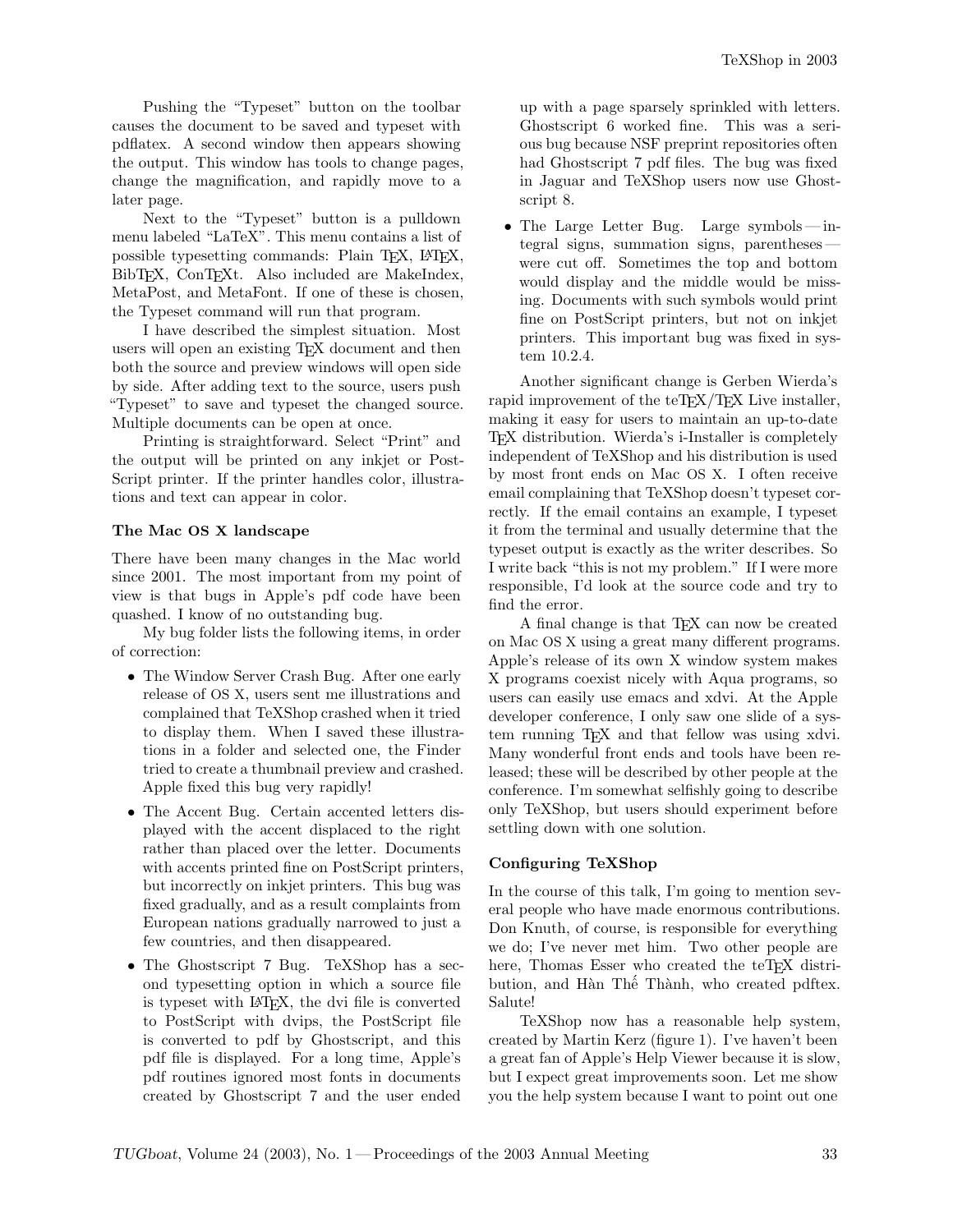

Figure 1: TeXShop help system.

feature, the "How do I configure TeXShop?" section. I hope users will get in the habit of reading this section whenever they upgrade the program.

In the "Recommended Preference Changes" section, I recommend different window placement defaults. When TeXShop is first installed, it is configured to remember the last positions of the source and preview windows, and use these the next time TeXShop runs. This only makes sense if you work with one file at a time; otherwise it is likely that one of the windows was pulled out of the way before quitting, and its position may become the position TeXShop uses when it runs again. It is far more convenient to open source and preview windows side-byside with fixed dimensions set in advance. To make this happen, typeset a small file and position the source and preview windows as you like. Then open Preferences. For "Source Window Position," choose "All windows start at fixed position" and push the "Set with current position" button. Configure the Preview window similarly (figure 2).

While I'm dealing with preferences, I'd like to mention another one. TeXShop now starts configured to automatically convert eps files to pdf and tiff files to png during typesetting. We made this change when pdftex dropped support for tiff files. In the new configuration, the -shell-escape flag is set for T<sub>E</sub>X; the flag gives T<sub>E</sub>X permission to run other programs during typesetting. The intended other program converts graphic files, but of course it could be any program. A few of our users worried that malicious code could be distributed as TEX source; I suspect that those users were college teachers with dangerous students. One fix is to remove the shell-escape flag, which preferences permits. But there is also a new "Shell Escape Warning" check box in preferences. If it is set, then the first time



Figure 2: TeXShop window positioning.

a document is typeset during a TeXShop session, a warning dialog appears allowing the user to turn off shell escape for that particular document. This makes it easy to use graphic conversions for your own source but not for source received in email. In case you are wondering, I don't have the flag checked on my machine. Live dangerously.

TeXShop has a few hidden preferences with no interface in the preference panel. One causes it to create a backup file every time a file is saved or typeset. The configure help section explains how to set that preference.

# File encodings and the power of programmers in Japan

Internally, Cocoa editors use Unicode. But conventional TEX cannot handle Unicode, so TeXShop converts a file to Unicode when it opens the file, and converts the Unicode back to something else when it saves. TeXShop now supports sixteen different encodings; I don't recall how many encodings TeX-Shop supported in  $2001$  — maybe only one.

Three of these encodings are interesting. The first is utf-8, which preserves Unicode. I know a little about TEX programs which can input Unicode, but hope to learn a lot more at the conference. To enter Unicode text, open System Preferences, choose the International module, and select the Input Menu tab. Add extra languages by checking the boxes on the left. A small flag will appear on your menu bar. To type in English, select the US flag (I suppose other flags also work); select other flags to input other characters. Notice that both Arabic and Hebrew are inserted right to left, and notice that ligatures work in Arabic, a language in which letters change shape at the end of a word. (See figure 3.)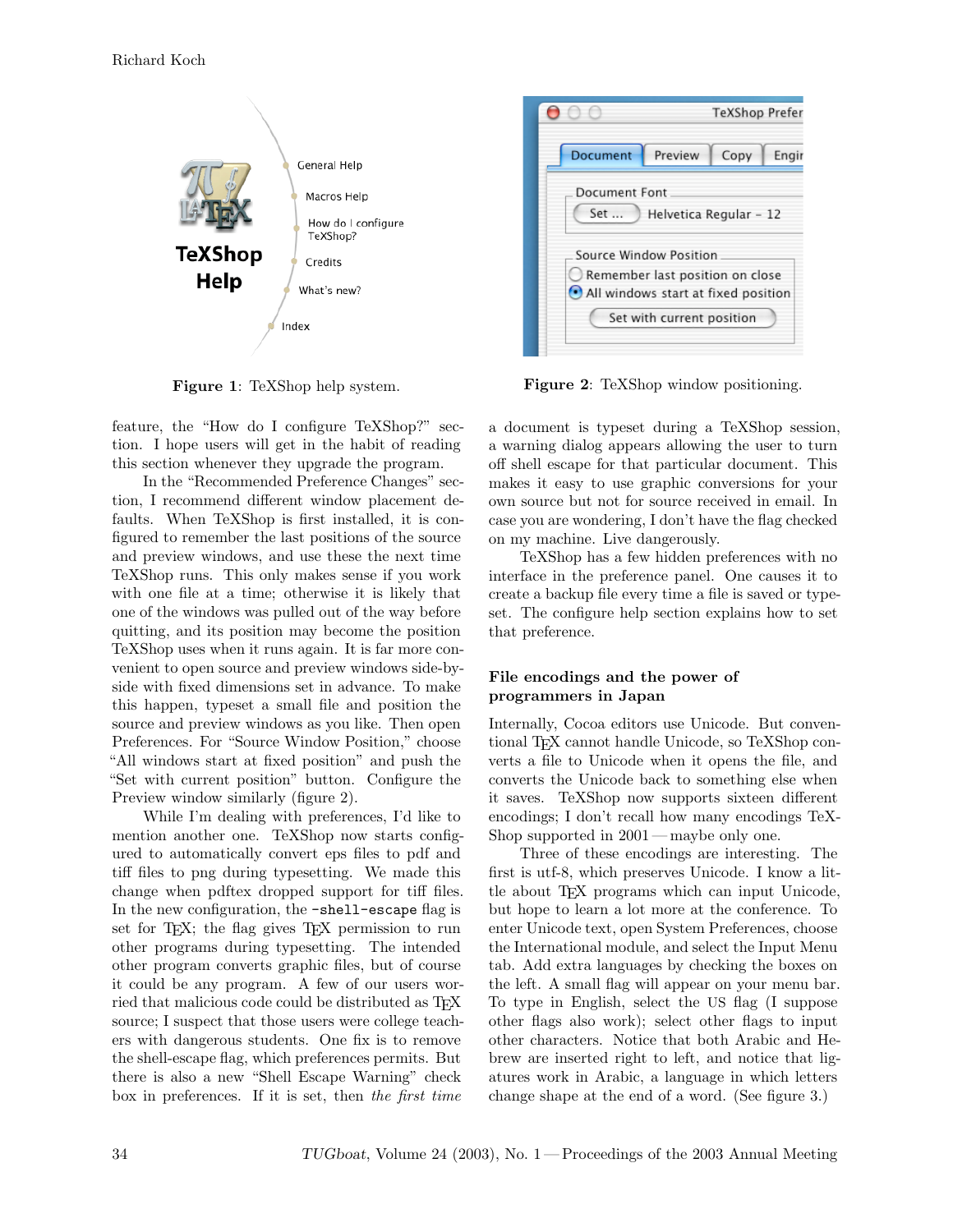

Figure 3: Unicode input.

Utf-8 encoding is slightly tricky because not all byte strings form legal input. Users sometimes open a document in utf-8 which they created in another encoding and just get a blank window because the conversion routine gave up. TeXShop never writes to files when they are opened, so the edit window should just be closed and the file opened with a different encoding. But in a panic, some users try to typeset the blank window. This is not a good move because TeXShop writes before typesetting. Users who often change file encoding should set the hidden preference to make backup files as protection against this sort of error.

A few months ago, a user asked for Russian encodings. Further email revealed that there are lots of Russian encodings in use; TeXShop now supports five such encodings. Users must deal with more than one encoding because they receive email. So in version 1.30, TeXShop supports selecting the encoding when a file is opened and when it is saved. When opening a file, the default encoding will be the one chosen in preferences, so most users can ignore the entire matter. If the encoding is changed, then the default for that one file when it is saved will be the new encoding.

Students of mine from Japan sometimes report that their friends have trouble with TeXShop. It was difficult to get a clear explanation because my students weren't TEX users themselves. A year after learning of the problem, I got a wonderful email from Seiji Zenitani with a clear explanation and the code to make TeXShop work. If I understand correctly, in System 9 Japanese fonts displayed the backslash character as a Yen symbol, and the Japanese keyboard had a yen symbol on the key which produced a backslash character. This created no problems for

TEX, of course. But when Unicode was introduced, it became necessary to separate the two symbols, and the Japanese keyboard began emitting a real yen symbol. The Japanese coped with this change by modifying TEX to use yen instead of backslash as the TEX control character. I mentioned this to a colleague with collaborators in Japan, and he said "yes, the damn yen problem."

At any rate, Zenitani took care of the problem and also localized TeXShop in Japanese. It is the localization I like best! Then around the time version 1.27 was to appear, Zenitani wrote me that he had heard of some smoother routines by someone else in Japan, who would write me soon. In that way I made contact with Mitsuhiro Shishikura, the most powerful programmer I know. Shishikura is a mathematician. He just told me that he has become chair of his department and I sent condolences.

Shishikura sent code to simplify TeXShop's handling of the yen problem. Then he casually mentioned that he had added a magnifying glass for the preview window (this is listed in my 2001 article as an important missing feature). So TeXShop finally had a magnifying glass. I was going to show you the glass below, but screen capture doesn't show it; apparently Shishikura's code is as mysterious to the Mac as it is to me.

No sooner was Shishikura's magnifying code in the program than he invented a Macro editor as well. I'd like to show you one nice feature of that editor. TeXShop has hidden preferences to set the background color of the source window and of the preview window, but these preferences must be set in Terminal. Suppose you wish to experiment with various backgrounds in preview documents. Create an Applescript macro in the Macro editor using the following code.

```
--AppleScript
do shell script "defaults write
          TeXShop Pdfbackground_R 0.5"
do shell script "defaults write
          TeXShop Pdfbackground_G 0.5"
do shell script "defaults write
          TeXShop Pdfbackground_B 0.5"
```
After executing this command, the background of the preview window will be gray the next time you typeset. Don't get too excited; the background will not print, but is useful for previewing if your document has colored text which is difficult to see against white.

The TeXShop source code has a folder containing the email Shishikura wrote when he sent these modifications. It is a model of describing proposed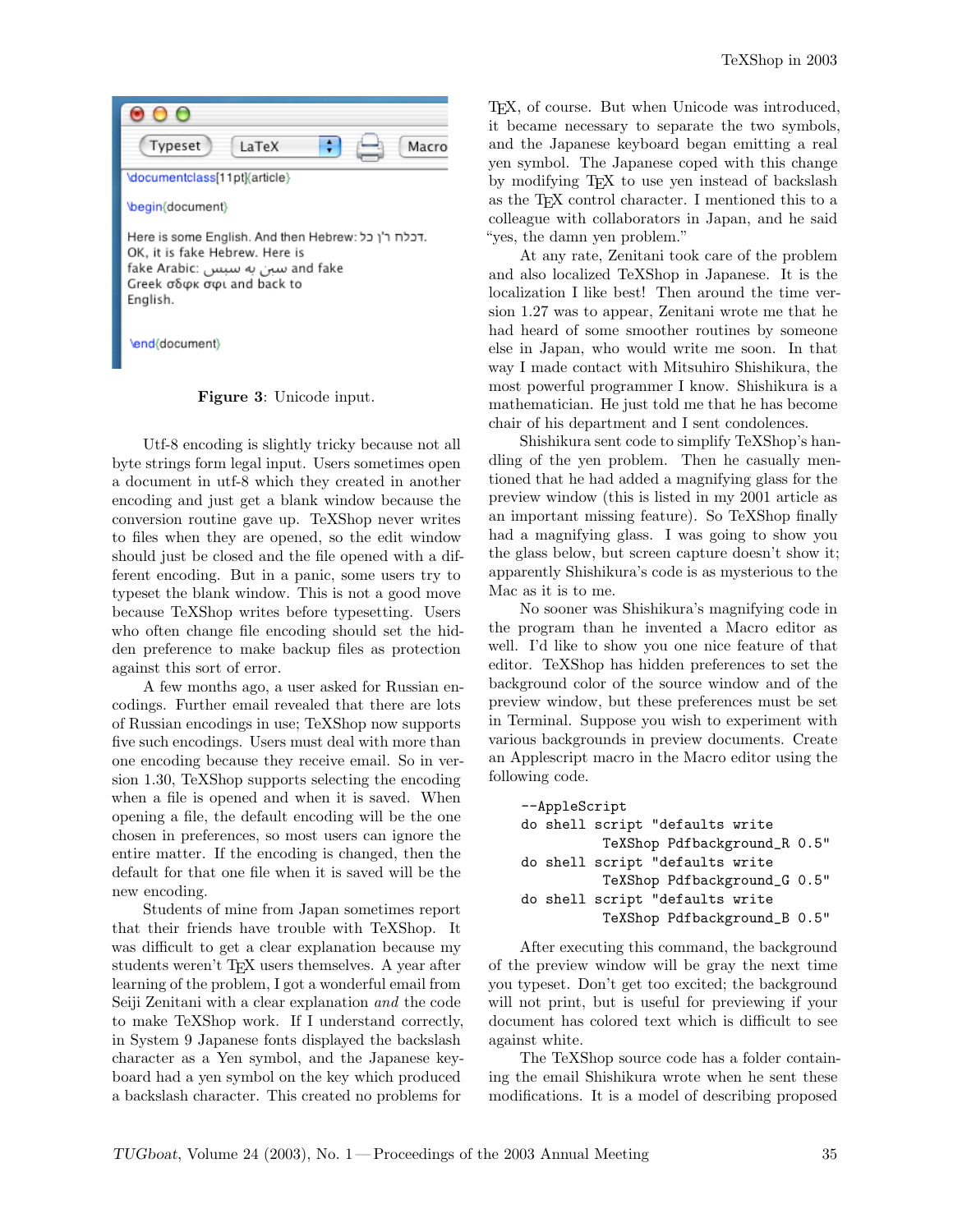changes. Shishikura listed the changes needed in the nib files, and in each Objective C file. He described each new feature separately, so I could include some and not others. This contrasts with code changes I receive occasionally that are so massive they cannot be digested. Every source file in the project has been modified and as far as I can tell, there isn't a scrap of remaining code which I wrote myself. Moreover, the interface is completely different. What am I supposed to do with such a suggestion?

# The Preview window

TeXShop won an Apple design award, and after the ceremony one of Apple's engineers told me that the judges complained about TeXShop's pdf window, whose design does not follow the design of Apple's own Preview program. "Then we learned," he said, "that Preview was redesigned in Jaguar with tools at the top instead of the bottom." Apparently that placated the judges. But our victory was incomplete in the poster Apple put up after the ceremony, the TeXShop pdf window was missing! You couldn't tell from the poster what TeXShop actually did.

I'd like to show some features of the preview window introduced since 2001. First, the view can be rotated so users writing slides with certain packages view them in correct position.

|                                                                                      |                                                                                                                        |          | First.pdf   |                               |                                                                                                                                                                                                                                                                                                                                                                                                                                   |                            |
|--------------------------------------------------------------------------------------|------------------------------------------------------------------------------------------------------------------------|----------|-------------|-------------------------------|-----------------------------------------------------------------------------------------------------------------------------------------------------------------------------------------------------------------------------------------------------------------------------------------------------------------------------------------------------------------------------------------------------------------------------------|----------------------------|
| Typeset                                                                              | -                                                                                                                      | Scale 80 | ۰<br>Page 8 | 8<br>of                       | 2n<br>œ<br>Q                                                                                                                                                                                                                                                                                                                                                                                                                      |                            |
| Gerben<br><b>Gerbean</b><br>WeedaWran<br>Wierda (only for<br>Ë<br><b>wIcX/TcXLib</b> | Richard<br>koch film ath. uoregon ed u<br>$\overline{\phantom{a}}$<br>Email<br>Koch (for<br>Addresses<br>TeXStop bugs) |          |             | û<br>s<br>999<br>assaul_<br>¢ | so users<br>own Previe<br>I'd like to show some feat ures of this wit<br>$_{\rm{bols}}$ as<br>the judges complained<br>window<br>victory was not comple<br>TeXShop won an Apple design<br><b>Bitm</b><br>Ę<br>writing slides with<br>top instead of the bottom<br>missing. Consequently, you<br>urerSoud<br>the because in the<br>about<br>usq.L.<br>certain<br>$\sqrt{\text{RMStop}}$<br>award, a:<br>we learn<br>$\overline{8}$ | ۰<br>The Preview<br>Window |

I have often taught linear algebra. After writing the code to transform window coordinates and then testing it and discovering that the window was transformed God-knows-where, I have new humility. Any linear algebra course I give in the future will be error forgiving.

For version 1.30, just released, Shishikura revised the pdf display code, introducing new display options like scrolling through the entire document and displaying two pages side by side. He cleaned up the code tremendously, so pages are centered rather than displayed in the bottom right of the window and ... well, I don't want to think about the old code.

Indeed, there are so many new options that a couple have minor bugs which will be cleaned up

soon. The lesson is that if I always use "Single page" option and Shishikura always uses the "multipage" or "double multipage" option, then nobody is testing the "double page" option.

## Copy and paste; drag and drop

Shishikura also added the ability to select a portion of the pdf output and copy it to the clipboard or drag it to another application or the desktop. This procedure can be controlled by new preferences or by menu commands. For example, the file type of the copy can be pdf, tiff, jpg, png, or pict; the foreground and background colors of the copied image can be selected in preferences for some of these types.



Above, for example, is a section of text copied into a Keynote slide in pdf format. But users working with Keynote should also consider J. McKenzie Alexander's wonderful Equation Editor. See the site evolve.lse.ac.uk/software/EquationEditor/.

# The LaTeX panel

Geoffroy Lenglin created a great symbol panel for TeXShop. Clicking on a symbol inserts the appropriate source code into the document.

I'd like to tell a little of the story of this panel because it shows that a contributor should not interpret silence as a "no". Lenglin sent this panel while I was working on other TeXShop features, so it didn't immediately appear. I couldn't just glue it in because there were interface features to consider: hiding the panel when the preview display is active, remembering the Panel position when TeX-Shop quits, etc. Then tasks at the University intervened and Lenglin heard nothing from me for many months. When I finally had time, I wrote Lenglin something like"you may think I've forgotten, but now I'm ready to add the LaTeX Panel." He replied "it is good that you wrote, because I have just finished a masters degree in Aeronautical Engineering at MIT and this email address will become inactive. I'm leaving for France." Whew!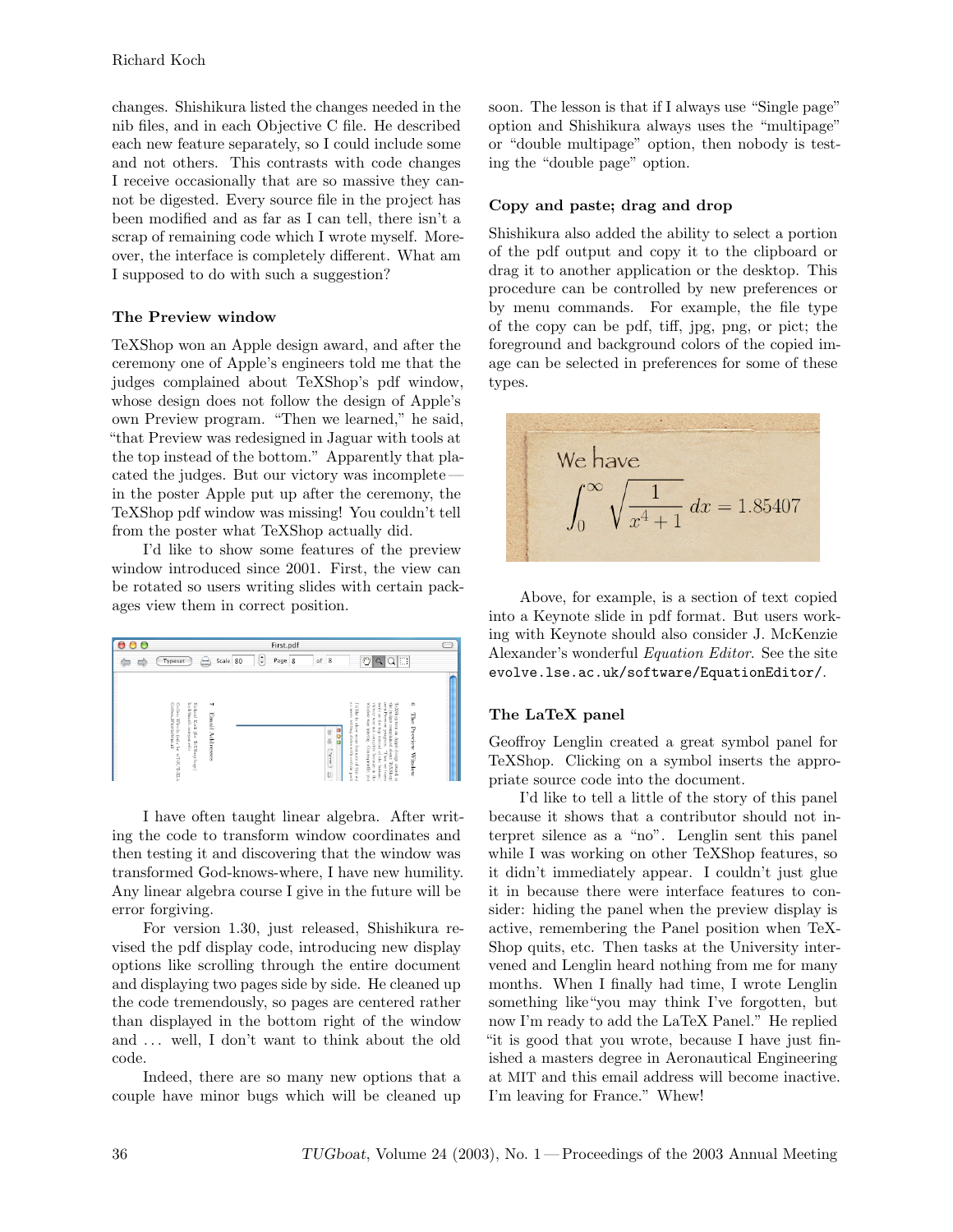| LaTeX Panel                                                   |                                                                                                                                                                        |  |  |  |  |  |  |  |  |
|---------------------------------------------------------------|------------------------------------------------------------------------------------------------------------------------------------------------------------------------|--|--|--|--|--|--|--|--|
| Math<br>Greek<br>Symbols<br><b>Functions</b><br>International |                                                                                                                                                                        |  |  |  |  |  |  |  |  |
| ħ<br>$\overline{1}$<br>ı                                      | $\ell \mathrel{{\Re}} \Im \emptyset \infty \partial \nabla \triangle$                                                                                                  |  |  |  |  |  |  |  |  |
| 丑<br>A<br>⊣                                                   | $\top \perp$ † ‡ $\Sigma$ $\Pi$ /                                                                                                                                      |  |  |  |  |  |  |  |  |
| $^{[+]}$                                                      | $\bigoplus$ $\otimes$ $\bigcirc$ R R R                                                                                                                                 |  |  |  |  |  |  |  |  |
|                                                               | abc<br>$\widetilde{abc}$ abc $\widehat{abc}$ abc $\overrightarrow{abc}$ $\sqrt{abc}$ $\overrightarrow{abc}$ $\overrightarrow{abc}$ $\overrightarrow{abc}$<br>$xyz$ sub |  |  |  |  |  |  |  |  |
|                                                               | $\hat{a}$ ă ă $\hat{a}$ $\hat{a}$ $\bar{a}$ $\bar{a}$ $\vec{a}$ $\dot{a}$ $\ddot{a}$ $a'$                                                                              |  |  |  |  |  |  |  |  |
| <b>Environments</b><br>Typeface<br>Custom                     |                                                                                                                                                                        |  |  |  |  |  |  |  |  |
| Itemize                                                       | Description<br>Enumerate<br>Cases                                                                                                                                      |  |  |  |  |  |  |  |  |
| Figure                                                        | Center<br>Tabbing<br>Align                                                                                                                                             |  |  |  |  |  |  |  |  |
| Table                                                         | Tabular<br>Matrix<br>Array                                                                                                                                             |  |  |  |  |  |  |  |  |
| Equation                                                      | Displaymath<br>Customized<br>Egnarray                                                                                                                                  |  |  |  |  |  |  |  |  |
|                                                               |                                                                                                                                                                        |  |  |  |  |  |  |  |  |

Figure 4: L<sup>AT</sup>EX symbol panel.

The above quotations are approximate because I can no longer find those messages in Mail. But I discovered old email from him containing a French localization of the help files. They didn't get into TeXShop! Apologies. If you write me and I ignore the email, please write again. And again.

### Split window editing, syntax coloring, etc.

There have been other changes. The editing window can be split so you can view one section of source while writing another. Various methods have been added to speed typing; for instance, you can request that pressing the double quotation key insert the TEX code for " " with the cursor placed between the quotation marks. Command completion is also possible; typing part of a word and pushing escape will cycle through all possible completions, and the completion can be a complicated phrase which need not contain the letters originally typed. (However, this system does not use an existing dictionary, so words must be added before they are available for command completion. Improvements to this system will appear in the future.)

For many months, users complained that when all windows in TeXShop are closed and another application is temporarily active, clicking on TeXShop in the dock created a new empty source window. My response was that the Apple Interface Guidelines require this behavior. Indeed the behavior is automatic in Cocoa. Eventually, Gerben Wierda stumbled across the "applicationShouldOpenUntitledFile" call in the API's and he wrote: "maybe the Guidelines require it, but Apple themselves provided a way to get around the guidelines." So a preference item now allows users to control this behavior.

When Jaguar appeared, TeXShop syntax coloring slowed way down. Users who let the program wrap lines and thus create very long paragraphs had real problems. I spend half of 2002 working on this problem . . . don't remind me.

Other changes have been made. The "root file" design was improved following a user suggestion, Zenitani fixed the tags menu so several tags can have the same text, TeXShop can display ps, dvi, jpg, tiff, pdf, and eps files, converting to pdf when appropriate. The version history file can be consulted for a full list of changes.

#### The TeXShop design philosophy

I want to tell you about one of my colleagues. His office is two blocks from mine, and he sometimes calls with computer questions. A typical session goes like this:

> I just received email and it contains tex code. How do I typeset? Is the code in an attachment? No. There's a begin[document] and then lots of English. Ah. Copy the source, paste it into a blank TeXShop window, and hit the Typeset key.

Wait a minute. Let me get a piece of paper. OK. Step one. Copy the source...

My colleague learned T<sub>EX</sub> and he started writing books. Wonderful books. Mathematicians read his books even when they are in a different field.

You have a natural question. "He started learning TEX? How many support calls did that require?"

The answer is *none*. My colleague immediately understood the connection between TEX and mathematics; he got a few books, and he proceeded. As for software, he doesn't want it to interfere with his life. Once he learns how to do something, he doesn't want to learn a faster way, or upgrade and get more features, or find more buttons on the interface. I went to his office and discovered that he used the original TeXShop preferences and his windows opened at random spots. "I know a better way," I said, "let me change that." "No, no. . . "

I write TeXShop for colleagues like that. The highest compliment you can give is "this program is pretty simple." I'm happy to add features for advanced users, but only if they don't cause beginners